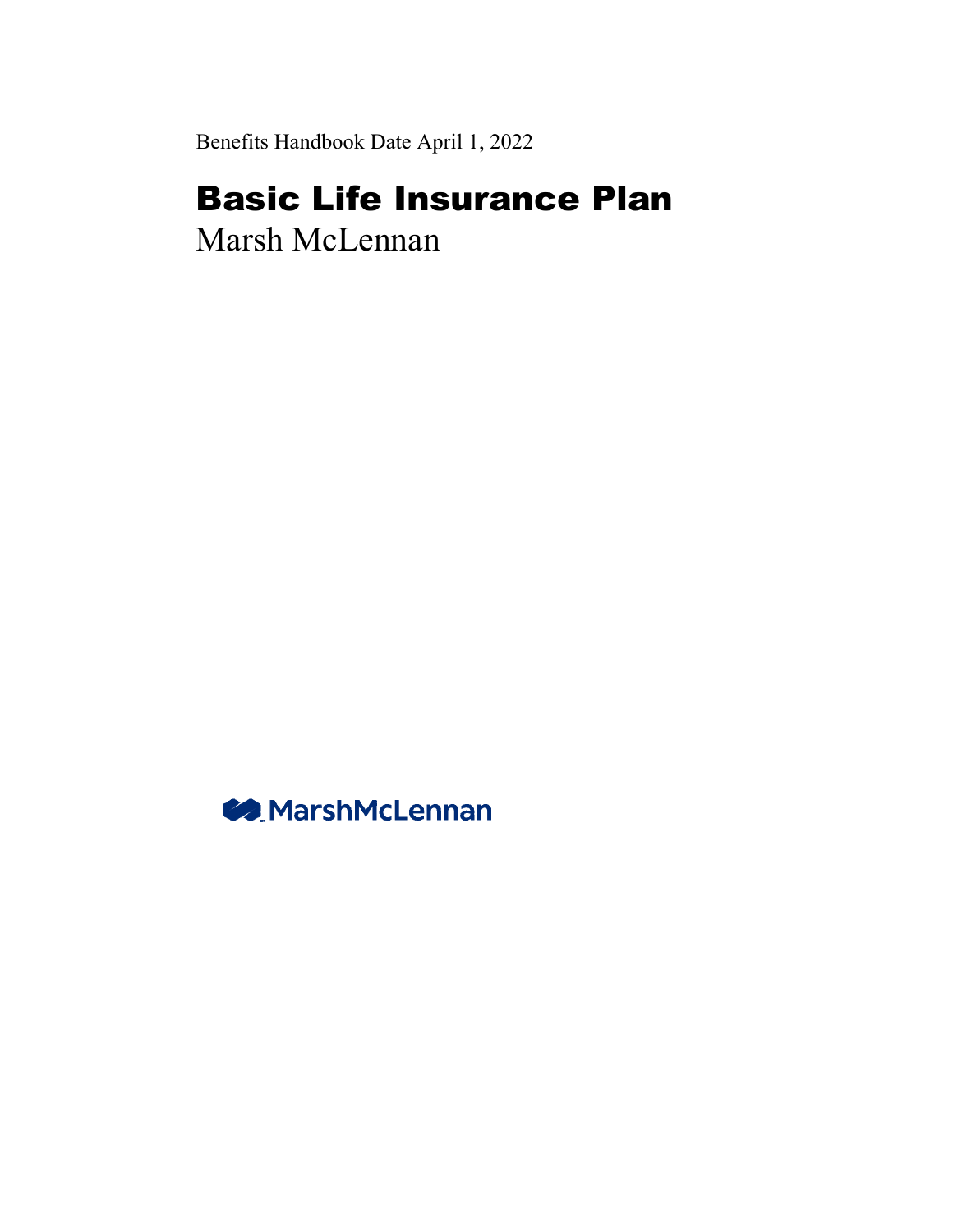## Basic Life Insurance Plan

*This is a Company-paid group-term life insurance plan that helps you provide for your family's financial security. The Plan pays money to someone you name as your beneficiary if you die during active employment.* 

#### A Note about ERISA

The Employee Retirement Income Security Act of 1974 (ERISA) is a federal law that governs many employer-sponsored plans including this one. Your ERISA rights in connection with this Plan are detailed in the *Administrative Information* section.

#### SPD and Plan Document

This section provides a summary of the Basic Life Insurance Plan (the "Plan") as of January 1, 2022.

This section, together with the *Administrative Information* section and the applicable section about participation, forms the Summary Plan Description and plan document of the Plan.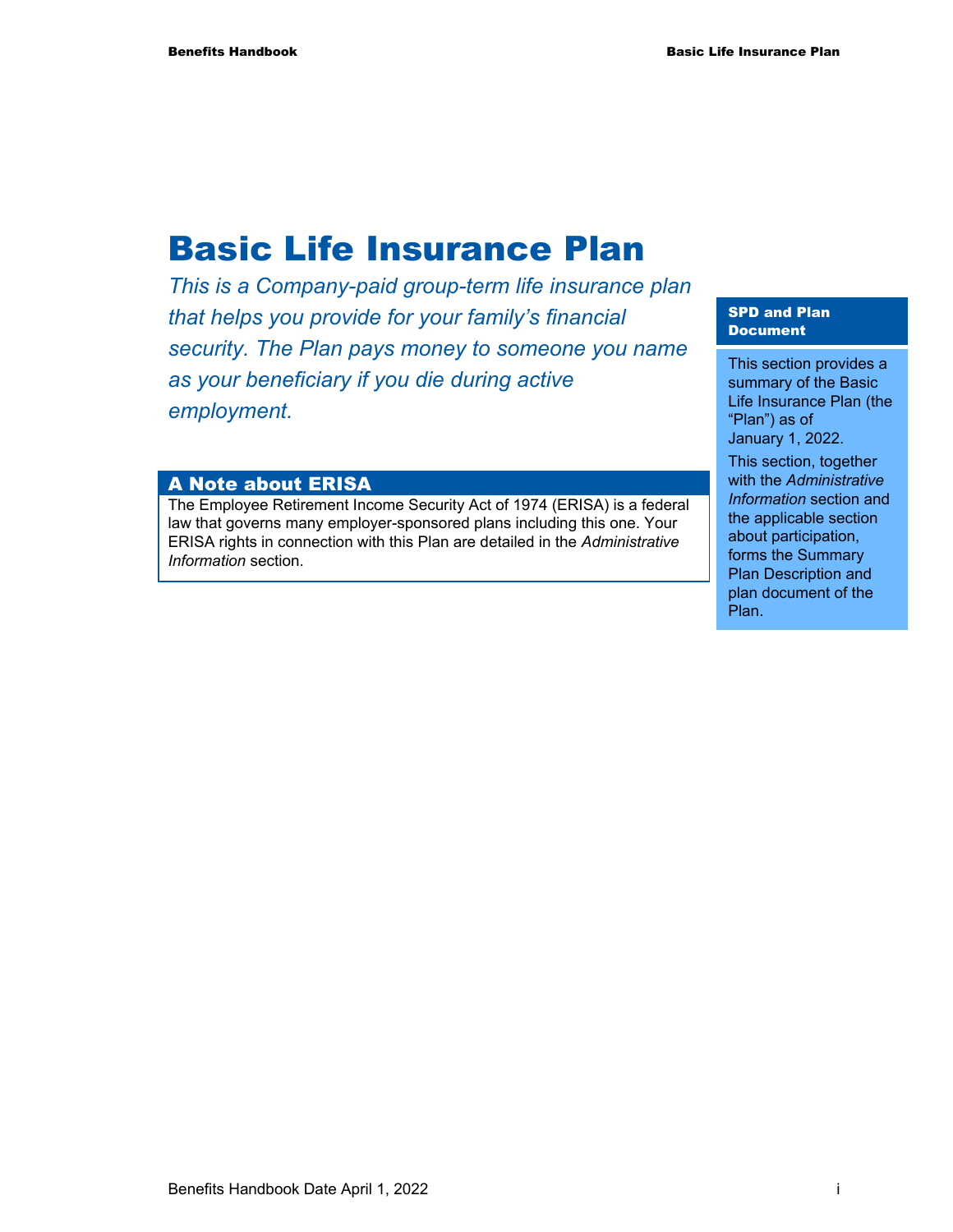## **Contents**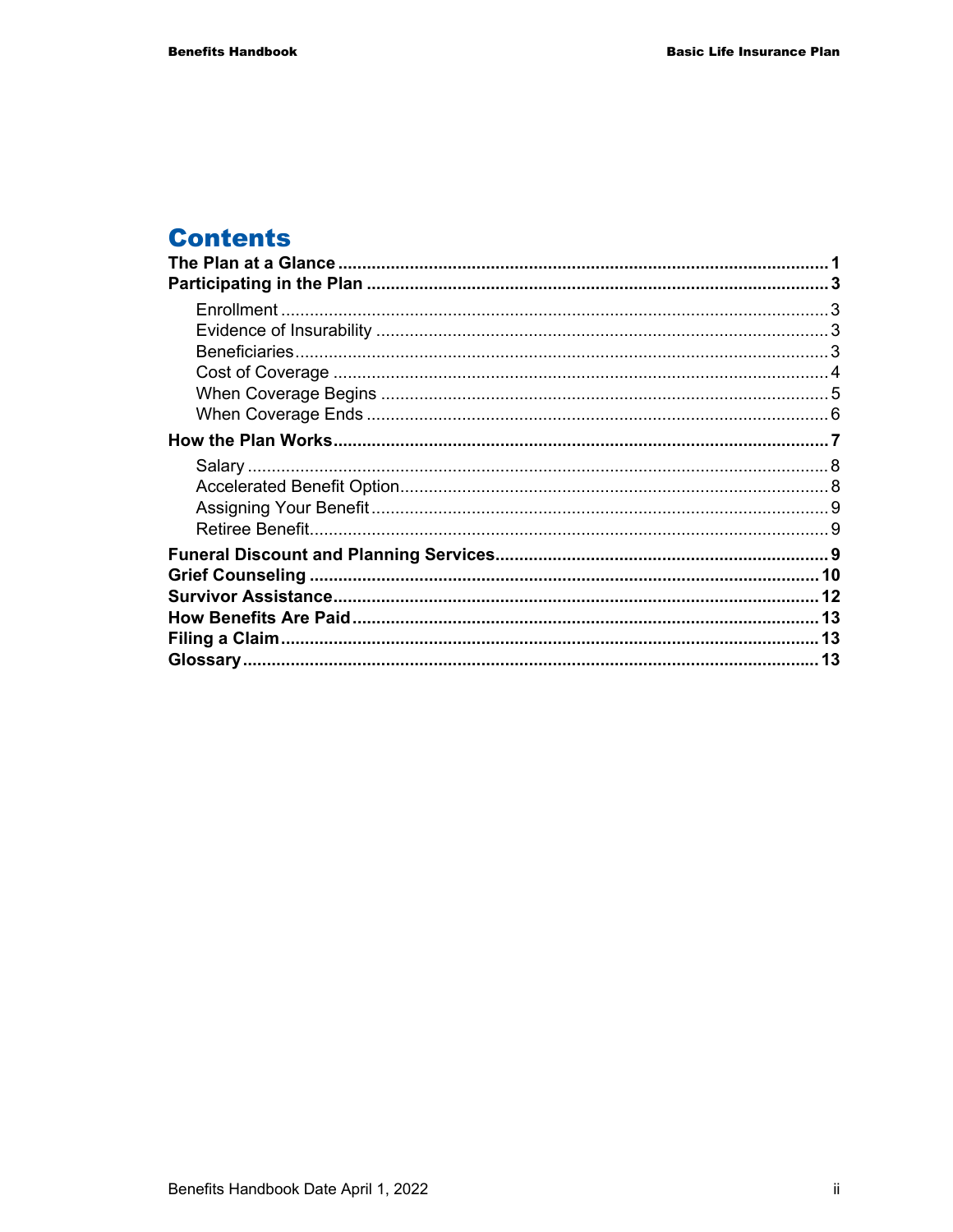## The Plan at a Glance

The Basic Life Insurance Plan is a Company-paid group-term life insurance plan. The chart below contains some important program features. For more information, see "How the Plan Works" on page 7.

| <b>Plan Feature</b>                                        | <b>Highlights</b>                                                                                                                                                                                                                                                                                                                                          |  |
|------------------------------------------------------------|------------------------------------------------------------------------------------------------------------------------------------------------------------------------------------------------------------------------------------------------------------------------------------------------------------------------------------------------------------|--|
| <b>How the Plan</b>                                        | Your Company-paid death benefit is equal to:<br>п                                                                                                                                                                                                                                                                                                          |  |
| Works                                                      | one times your SALARY rounded to the next \$1,000, if not already an<br>even multiple of \$1,000.                                                                                                                                                                                                                                                          |  |
|                                                            | There is no minimum or maximum death benefit amount.<br>×                                                                                                                                                                                                                                                                                                  |  |
| <b>Eligibility</b>                                         | You are eligible to participate in this Plan if you meet the eligibility<br>a.<br>requirements set forth below.                                                                                                                                                                                                                                            |  |
|                                                            | See "Participating in the Plan" on page 3 for details.<br>L,                                                                                                                                                                                                                                                                                               |  |
| <b>Enrollment</b>                                          | Coverage is automatic.<br><b>C</b>                                                                                                                                                                                                                                                                                                                         |  |
| Advanced<br><b>Payment of</b><br><b>Benefit</b>            | The Plan contains an Accelerated Benefit Option for employees. If you<br>L.<br>are certified by a medical physician to have a life expectancy of six<br>months or less and you are not expected to recover, you may receive an<br>"advance" (subject to certain maximum limitations) against life insurance<br>proceeds payable at the time of your death. |  |
|                                                            | The Accelerated Benefit Option is payable as long as you are eligible to<br>L.<br>receive this benefit and are not subject to any of the exclusions<br>described below.                                                                                                                                                                                    |  |
|                                                            | See "Accelerated Benefit Option" on page 8 for details.<br>L.                                                                                                                                                                                                                                                                                              |  |
| <b>Grief Counseling</b><br><b>Services</b>                 | The Plan includes Grief Counseling Services. This service is<br>ш<br>automatically available at no cost.                                                                                                                                                                                                                                                   |  |
|                                                            | You and your family will have access to licensed counselors who<br>u,<br>provide professional and confidential support during difficult times.                                                                                                                                                                                                             |  |
|                                                            | For questions and assistance, contact LifeWorks US Inc. at +1 888 319<br>Ľ,<br>7819 or visit metlifegc.lifeworks.com. The login information for the<br>website is: username = metlifeassist and password = support.                                                                                                                                        |  |
|                                                            | See "Grief Counseling" on page 10 for additional information.<br>ш                                                                                                                                                                                                                                                                                         |  |
| <b>Funeral Discount</b><br>and Planning<br><b>Services</b> | The Plan includes Funeral Discount and Planning Services. This service<br>ш<br>is automatically available at no cost. (Note: The service is not available<br>in NY, KY, FL, WA, MT, ND, SD, WY and AK.)                                                                                                                                                    |  |
|                                                            | You and your family will have access to compassionate counselors as<br>well as discounts on funeral services through the largest network of<br>funeral homes and cemetery providers in North America.                                                                                                                                                      |  |
|                                                            | For questions and assistance, contact Dignity Memorial counselors at<br>+1 866 853 0954 or visit www.finalwishesplanning.com.                                                                                                                                                                                                                              |  |
|                                                            | See "Funeral Discount and Planning Services" on page 9 for additional<br>×,<br>information.                                                                                                                                                                                                                                                                |  |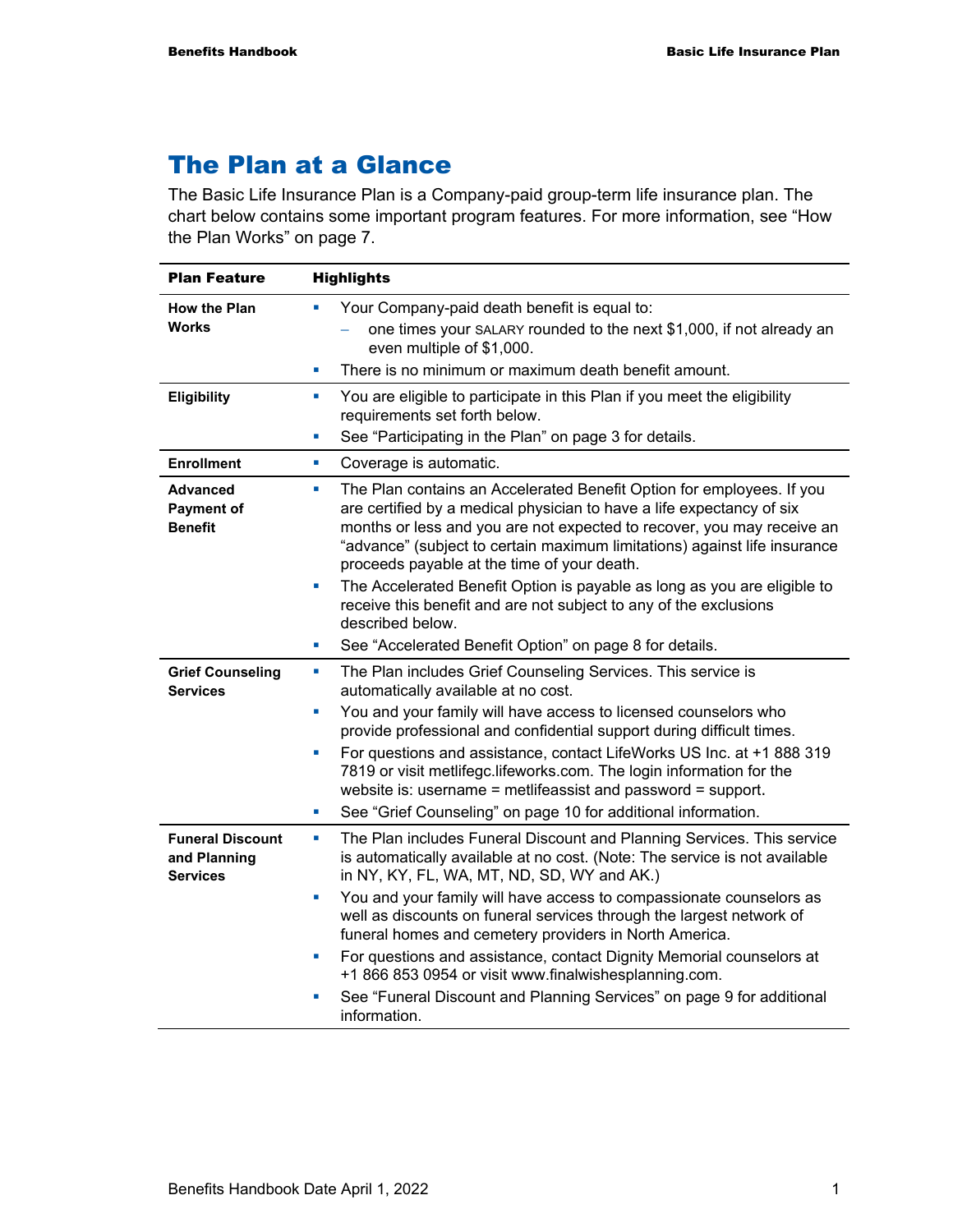| <b>Plan Feature</b>           | <b>Highlights</b>                                                                                                                                                                                                                             |  |
|-------------------------------|-----------------------------------------------------------------------------------------------------------------------------------------------------------------------------------------------------------------------------------------------|--|
| Survivor<br><b>Assistance</b> | The Plan includes the Survivor Assistance: MetLife Advice for<br>a.<br>Beneficiaries - Delivering The Promise® (DTP) feature. This program is<br>automatically available at no cost to plan participants or beneficiaries.                    |  |
|                               | If you are a plan participant or BENEFICIARY who has experienced the<br>$\blacksquare$<br>death of a loved one, contact HR Services at +1 866 374 2662.<br>See "Survivor Assistance" on page 12 for additional information.<br><b>College</b> |  |
| Contact                       |                                                                                                                                                                                                                                               |  |
| <b>Information</b>            | For more information, contact the Claims Administrator:<br>Metropolitan Life Insurance Company<br>200 Park Avenue<br>New York, NY 10166                                                                                                       |  |
|                               | For additional questions, you may contact HR Services at +1 866 374 2662,<br>any business day, from 8 a.m. to 8 p.m., Eastern time.                                                                                                           |  |
|                               | Marsh McLennan does not administer the Plan. Metropolitan Life Insurance<br>Company's decisions are final and binding.                                                                                                                        |  |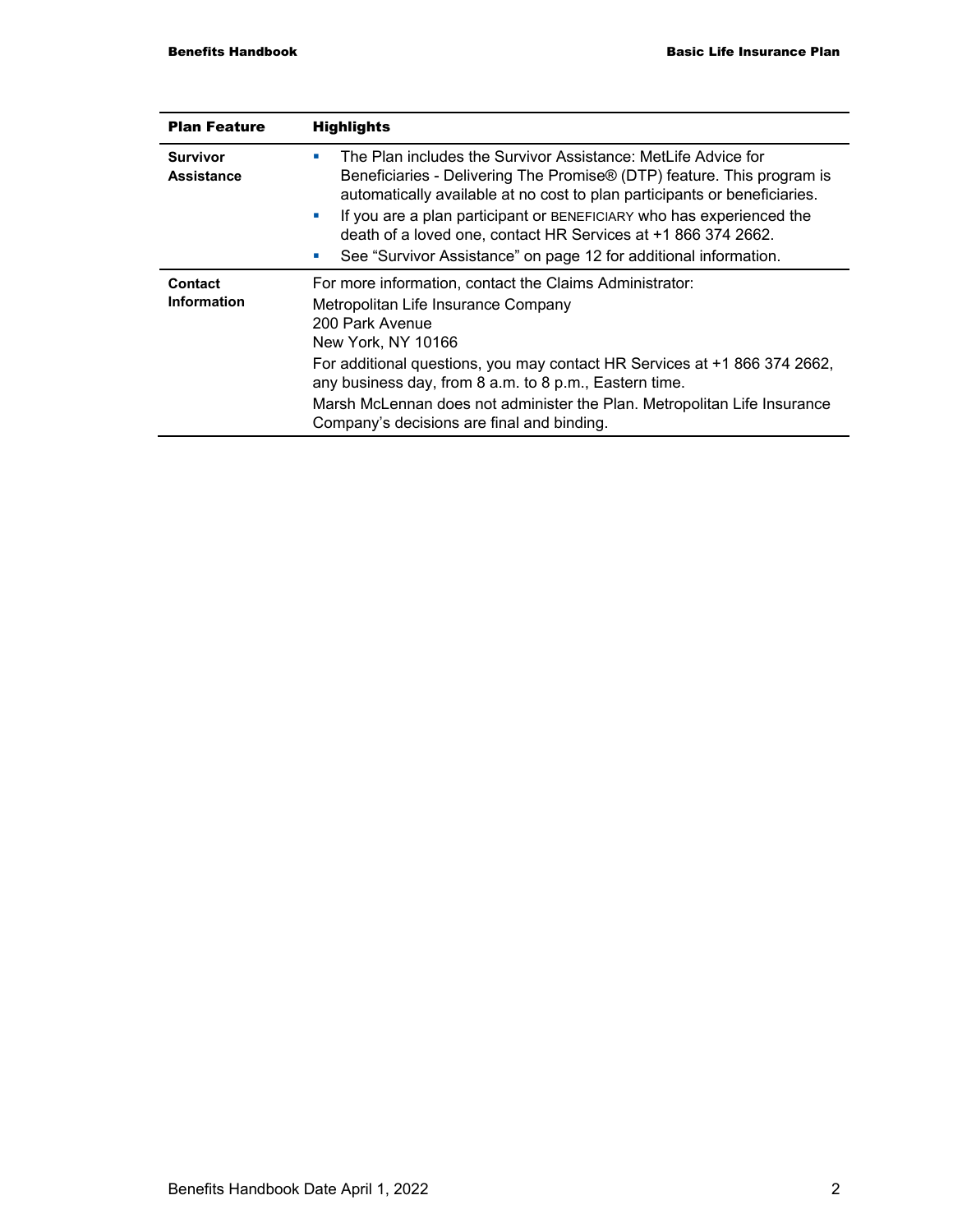## Participating in the Plan

You are eligible to participate in the Plan if you meet the eligibility requirements described in the *Participating in Insurance Benefits* section.

#### Marsh & McLennan Companies Employees (other than MMA)

As used throughout this plan summary, "Marsh & McLennan Companies Employees (other than MMA)" are defined as employees classified on payroll as US regular employees of Marsh & McLennan Companies or any subsidiary or affiliate of Marsh & McLennan Companies (other than Marsh & McLennan Agency LLC and any of its subsidiaries (MMA)).

#### MMA Employees

As used throughout this plan summary, "MMA Employees" are defined as employees classified on payroll as a US regular employee of Marsh & McLennan Agency LLC – Corporate (MMA-Corporate), Marsh & McLennan Agency LLC – Alaska (MMA-Alaska), Marsh & McLennan Agency LLC – Northeast (MMA-Northeast), Security Insurance Services of Marsh & McLennan Agency LLC or Marsh & McLennan Agency LLC, Private Client Services – National Region (MMA PCS – National).

### Enrollment

Coverage is automatic.

### Evidence of Insurability

Evidence of Insurability is not required for the Plan.

#### Beneficiaries

You can name anyone as your BENEFICIARY, including a trust or an estate, or you can name multiple beneficiaries who will split the benefit. To name or change a beneficiary, go to Colleague Connect (**https://mmcglobal.sharepoint.com/sites/home**). Click **Pay & Benefits** and select **Mercer Marketplace Benefits Enrollment Website** under **Benefits**.

### *Can I assign my benefit to someone else?*

The Plan also permits an absolute assignment to an individual or a trust. See "Assigning Your Benefit" on page 9.

It is important to have a current beneficiary designation on file with the Company at all times. If you have no surviving beneficiary, the benefit will be paid to your estate.

#### "You," "Your," and "Employee"

As used throughout this plan summary, "employee", "you" and "your" always mean:

- For Marsh & **McLennan Companies** participants: a US regular employee of Marsh & McLennan Companies or any subsidiary or affiliate of Marsh & **McLennan** Companies (other than MMA).
- **For MMA** participants: a US regular employee of MMA-Corporate, MMA-Alaska, MMA-Northeast, Security Insurance Services of Marsh & McLennan Agency LLC or Marsh & McLennan Agency LLC, Private Client Services – National Region (MMA PCS – National).

In addition, references in this section to Marsh & McLennan Companies mean Marsh McLennan.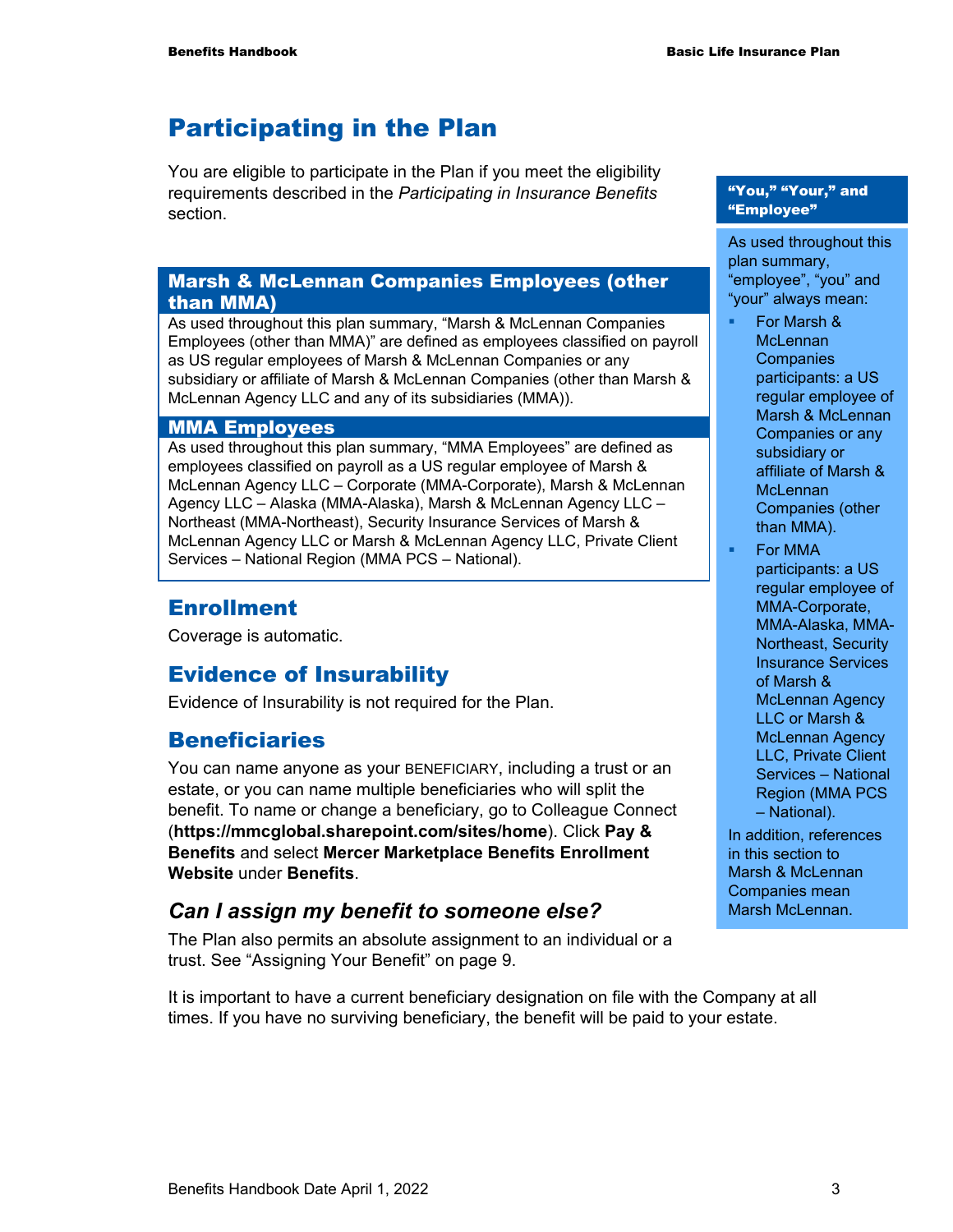#### *How do I name or change my beneficiary?*

To name or change a beneficiary, go to Colleague Connect (**https://mmcglobal.sharepoint.com/sites/home**). Click **Pay & Benefits** and select **Mercer Marketplace Benefits Enrollment Website** under **Benefits**. However, if an irrevocable or absolute assignment is completed, you cannot change your beneficiary under any circumstances. For more information on assigning your benefit, see "Assigning Your Benefit" on page 9.

#### *Who receives my life insurance benefit if I don't name a beneficiary?*

If you do not name a beneficiary, or if your beneficiary isn't alive when you die, the benefit will go to your estate.

### Cost of Coverage

#### *How much do I have to pay for coverage?*

There is no cost to you for Basic Life Insurance. The Company pays the entire cost.

#### *Is my coverage subject to tax?*

Current federal tax laws generally consider an employer's cost for life insurance in excess of \$50,000 to be taxable income or IMPUTED INCOME, to the employee.

Any imputed income resulting from Company-paid Basic Life Insurance will be reflected on your pay stub and on your year end W-2 form.

#### Avoiding Taxes with Charitable Beneficiaries

Imputed income does not apply if you designate a qualified charitable organization as the BENEFICIARY of your coverage during the entire calendar year. You must submit proof that the organization meets the IRS definition of a charitable organization.

### *Is the Company's cost for Basic Life Insurance taxable to me?*

Under current federal tax laws, the Company's cost for Basic Life Insurance coverage in excess of \$50,000 is considered taxable income—or "imputed income"—to you.

For example, if your SALARY is \$61,300, your Company-paid Basic Life Insurance coverage amount is \$62,000. The portion of this amount above \$50,000—that is, \$12,000—is subject to imputed or taxable income treatment under IRS rules.

The following table shows how the IRS determines the monthly imputed income to employees per thousand dollars of Company-paid life insurance amounts above \$50,000.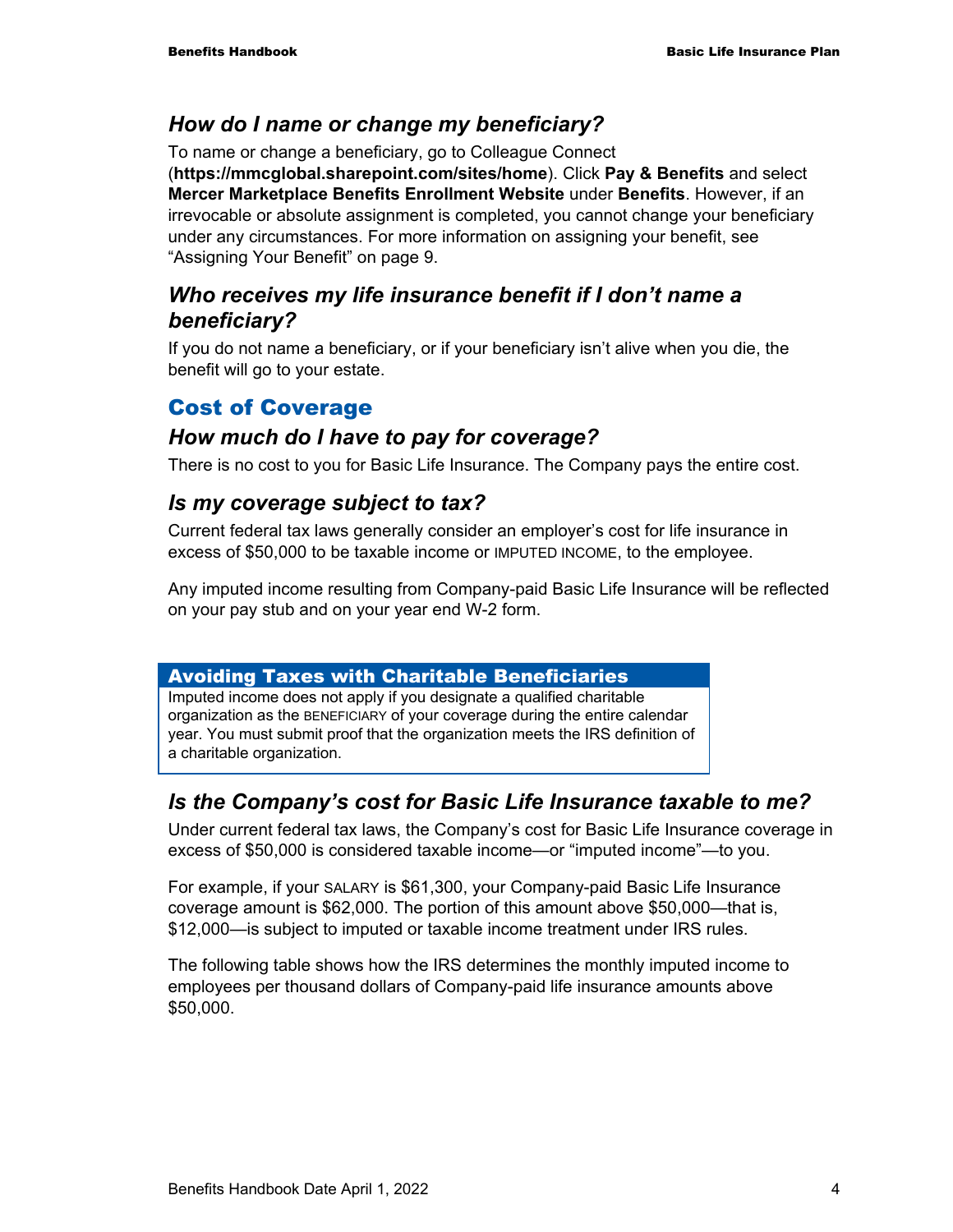| Age*         | <b>Monthly Rate</b> |
|--------------|---------------------|
| Under 25     | \$.05               |
| 25-29        | \$.06               |
| 30-34        | \$.08               |
| 35-39        | \$.09               |
| 40-44        | \$.10               |
| 45-49        | \$.15               |
| 50-54        | \$.23               |
| 55-59        | \$.43               |
| 60-64        | \$.66               |
| 65-69        | \$1.27              |
| 70 and above | \$2.06              |

*Monthly Cost Per \$1,000 of Insurance Above \$50,000* 

For purposes of this calculation, your age in the current calendar year is assumed to be in effect for the entire calendar year. For example, if you turn age 40 on June 1, 2007, your age is assumed to be 40 from January 1, 2007 to December 31, 2007.

#### *How is imputed income shown on my pay slip?*

Your dollar amount of imputed income, if any, is calculated every payroll cycle and is reflected on your pay slip, itemized as "Basic Life Imputed Income." It's also reported on your year-end W-2 form as a component of taxable income from the Company.

#### *Is the benefit payment taxable?*

The benefit payment, including the Accelerated Benefit Option, is not subject to federal income taxes and in most cases state income taxes.

The death benefit may be subject to federal estate taxes.

Tax rules change from time to time. Please note that the information contained in this Summary Plan Description must not be construed as tax advice, which you can receive only from a professional tax advisor, who should be consulted on federal and state income, gift and estate tax questions.

### When Coverage Begins

#### *Marsh McLennan New Hire (other than MMA)*

Your Basic Life Insurance coverage will be effective on the first day you are ACTIVELY-AT-WORK on or after your date of hire.

#### *MMA New Hire*

Your Basic Life Insurance coverage will be effective on the first day you are Actively-At-Work on or after your date of hire.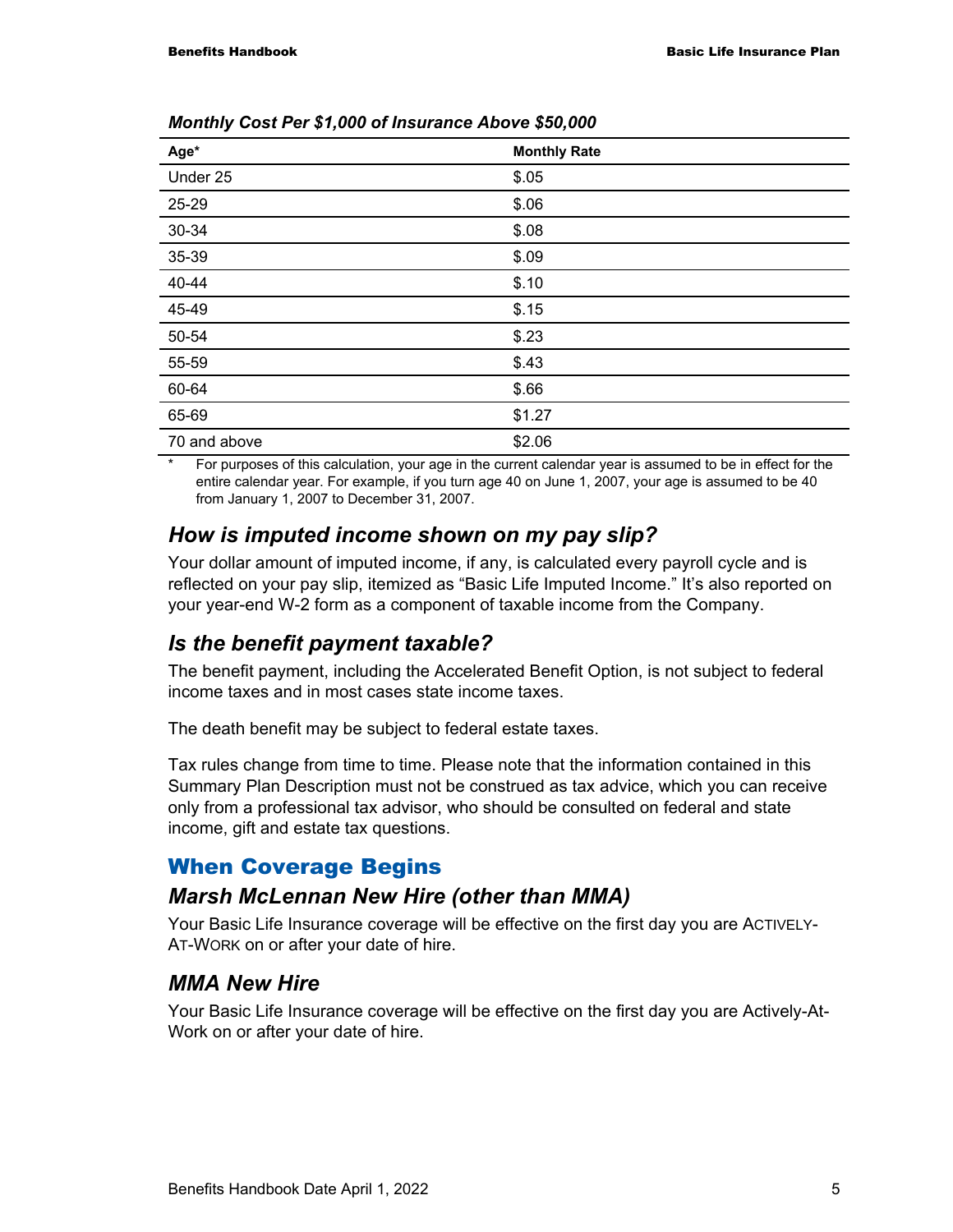### *What happens if I am not at work on the day my coverage is supposed to start?*

### *Marsh McLennan New Hire (other than MMA)*

If you are not Actively-At-Work on the day your coverage is supposed to begin, your coverage will be effective on the first day of eligibility when you are Actively-At-Work.

#### *MMA New Hire*

If you are not Actively-At-Work on the day your coverage is supposed to begin, your coverage will be effective on the first day of eligibility when you are Actively-At-Work.

## When Coverage Ends

Under the Basic Life Insurance Plan, coverage ends on the first of the following to occur:

- $\blacksquare$  the date you terminate employment
- the date you no longer meet the eligibility requirements
- $\bullet$  the 13<sup>th</sup> month of an approved leave of absence, unless you are totally disabled and receiving benefits under the Company's Basic Long Term Disability Plan
- $\blacksquare$  the date of your death
- the date the Plan is terminated.

#### *Exceptions:*

If you die within 31 days of your termination date, a benefit will be paid as if the coverage were still in effect.

Certain retirees may be eligible for a Basic Life Insurance benefit as described in the "Retiree Benefit" section, under "How the Plan Works" on page 7.

You can convert your Basic Life Insurance Plan to an individual policy.

### *Converting to an Individual Policy*

You can convert coverage under the Plan to an individual policy if you become ineligible for this group coverage for any reason. When coverage ends, you have 31 days to apply and make the required premium payment for an individual policy without submitting Evidence of Insurability. However, in no event will the conversion period extend beyond 91 days from the date coverage ends.

### *How do I apply for a conversion?*

To apply for conversion to an individual policy, you must complete and submit a Conversion of Group Life Benefits to an Individual Policy Form, together with the required premium payment, within 31 days from the date coverage ends. However, in no event will the conversion period extend beyond 91 days from the date coverage ends.

Upon termination, MetLife will mail you a packet of information explaining your conversion and/or portability option.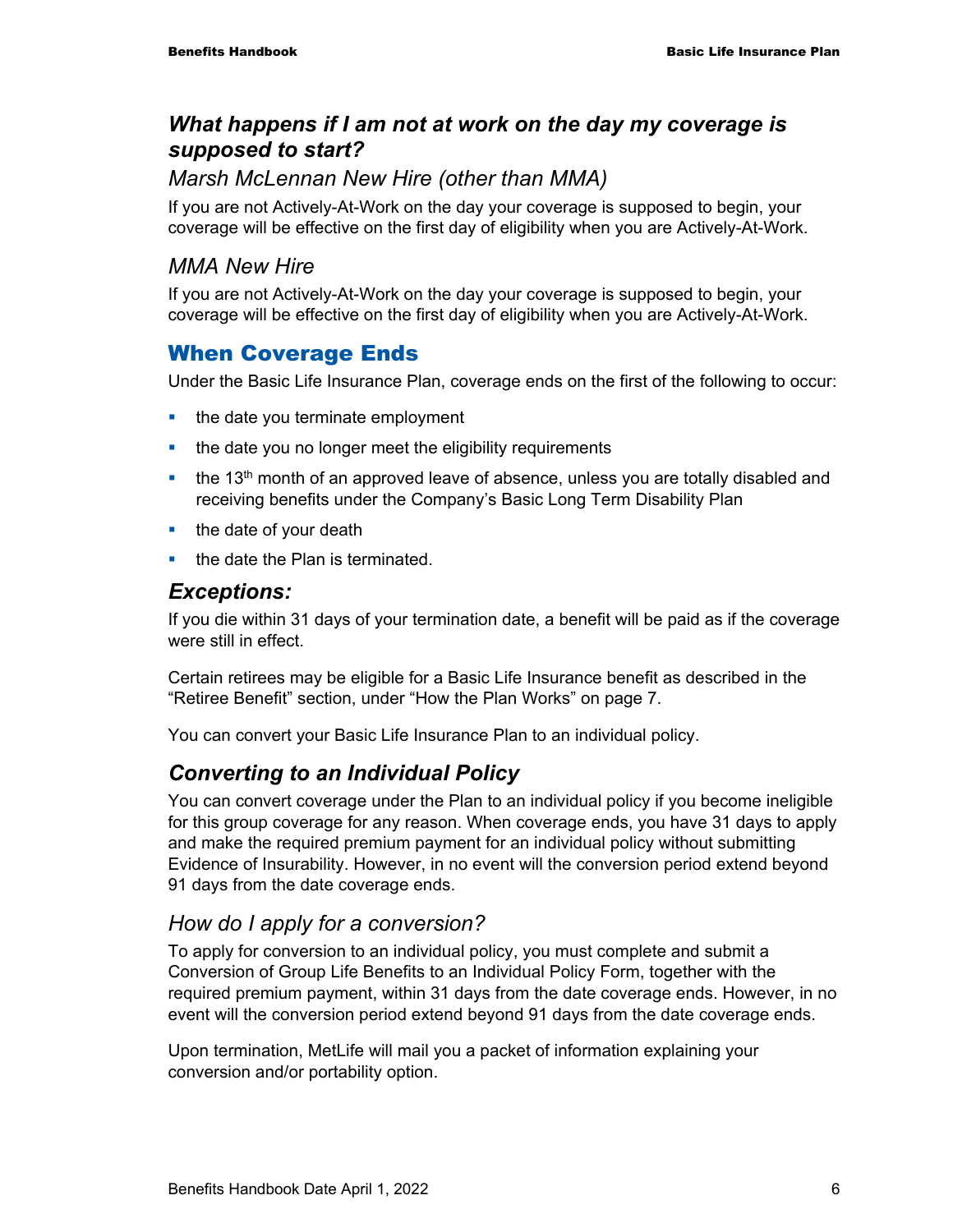### *Do I need Evidence of Insurability to convert to an individual policy?*

No, you do not need to provide Evidence of Insurability to convert your Basic Life Insurance as long as you apply within 31 days of your coverage end date and you make the required premium payment.

### *When does my Individual Life Policy take effect?*

Your individual policy takes effect on the  $32<sup>nd</sup>$  day after the date the group coverage ends, regardless of the duration of the application period.

## How the Plan Works

Your Company-paid death benefit is equal to one times your SALARY rounded to the next \$1,000, if not already an even multiple of \$1,000.

**Example:** An employee with a salary of \$50,100 will have a benefit of \$51,000. There is no minimum or maximum death benefit amount.

There are no exclusions or limitations for pre-existing conditions.

### *Will my benefits be reduced as I get older?*

There is no reduction of the Basic Life Insurance benefit because of your age.

### *Are there any losses not covered under the Plan?*

No, the Plan pays a benefit when you die regardless of the cause of death.

### *If I am disabled, does the Plan still provide a benefit?*

If you are totally disabled, your coverage will continue for as long as you receive benefits under the Company's Basic Long Term Disability Plan.

### *Is there an additional benefit under the Basic Life Insurance Plan if I die in an accident?*

No, the Plan does not pay any additional amount for accidental death.

The Company has separate accident insurance plans in which you may be eligible to participate.

### *If I am on an authorized leave of absence, does the Plan still provide a benefit?*

Coverage continues for up to 12 months at no cost to you. If you are totally disabled, your coverage will continue for as long as you receive benefits under the Company's Basic Long Term Disability Plan.

### *If I Die*

If you die while you are an active employee, the Basic Life Insurance benefit will be paid to your BENEFICIARY.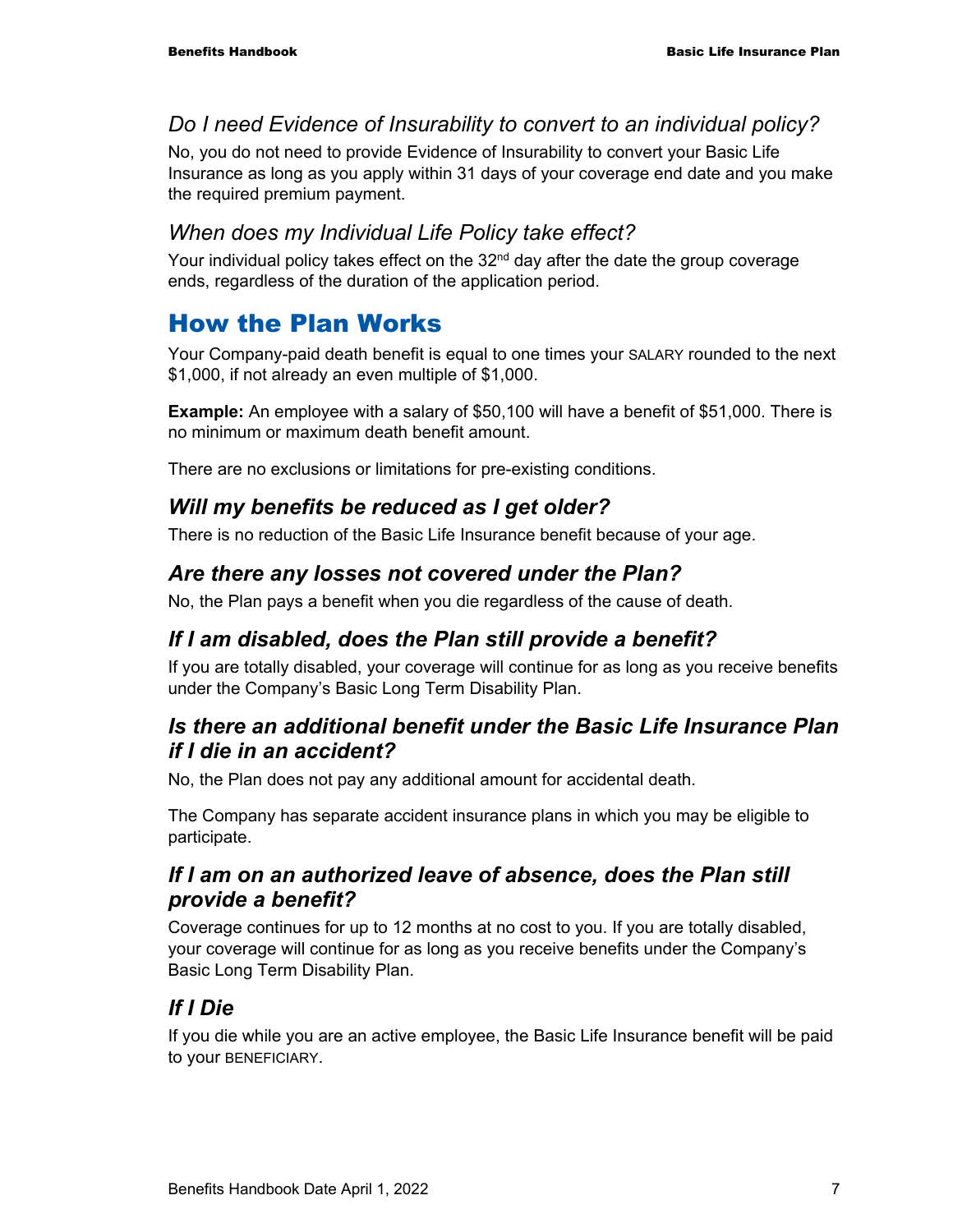#### **Salary**

The following definitions apply when calculating benefits based on your SALARY:

#### Definition of Salary

For Marsh McLennan employees (other than MMA):

 Salary for the purpose of the Plan is your annual base salary (excluding overtime, bonuses, COMMISSIONS, and other extra compensation).

For MMA employees:

 Salary for the purpose of the Plan is your annual base salary (excluding overtime, bonuses, commissions, and other extra compensation) or your ANNUAL BENEFITS BASE RATE. Annual benefits base rate includes your annual base salary, your annual MMA producer salary, your GUARANTEED ANNUAL DRAW and the average of the last two years COMMISSIONS.

#### *If my salary changes, what happens to my life insurance benefit?*

If you are a Marsh McLennan employee and your salary changes, your Basic Life Insurance benefit amount will be adjusted on the date of your salary change, provided you are ACTIVELY-AT-WORK.

Evidence of Insurability is not required for an increase in coverage resulting from a salary change.

### Accelerated Benefit Option

The Basic Life Insurance Plan contains an Accelerated Benefit Option for employees. If you are certified by a medical physician to have a life expectancy of six months or less and you are not expected to recover, you may receive an "advance" (subject to certain maximum limitations) against life insurance proceeds payable at the time of your death. Currently, the maximum is 80% of the benefit payable, but no more than \$500,000. Payment is made in a lump sum. Any payment made in advance will be deducted from the death benefit when you die.

The Accelerated Benefit Option is payable as long as you are eligible to receive this benefit and are not subject to any of the exclusions described below.

#### *How do I file an Accelerated Benefit Option claim?*

A certified claim form must be completed by your physician showing proof of your terminal illness. You can obtain an Accelerated Benefit Option claim form by going to Colleague Connect (**https://mmcglobal.sharepoint.com/sites/home**). Click **Pay & Benefits**, under **Find a document**, select **Search all documents**.

The Claims Administrator must then approve your request to receive an accelerated benefit.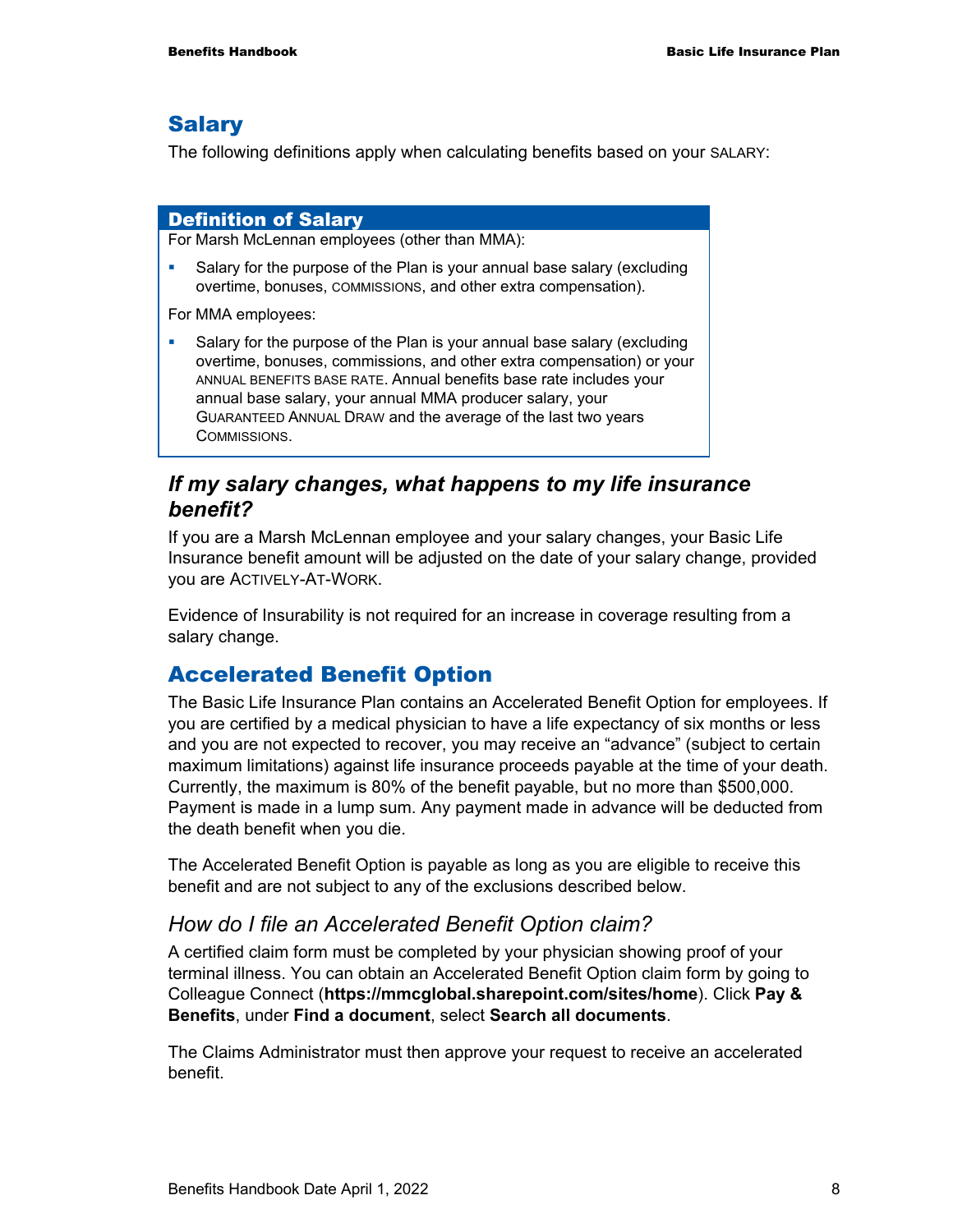#### *Are there limitations to the Accelerated Benefit Option?*

There are exclusions that would prevent you from claiming an accelerated benefit under the Plan. The accelerated benefit will not be paid to you if:

- **v** you have assigned your benefit, or
- **the amount of your life or death benefit is less than \$10,000.**

#### Assigning Your Benefit

The Plan permits absolute assignment by gift. Assignments are generally made to a spouse or an adult child, or a trustee of an executed trust agreement but it can be made to anyone. Any such assignment will irrevocably transfer the right, title, interest and incidents of ownership, both present and future, in such benefits.

To make an Assignment of Insurance, Absolute Assignment forms are available on Colleague Connect (**https://mmcglobal.sharepoint.com/sites/home**). Click **Pay & Benefits**, under **Find a document**, select **Search all documents**.

The assignment form must be reviewed, approved and authorized by the appropriate insurance company representative.

Assignment of benefits may involve federal and state income, gift and estate tax questions. Legal advice from an attorney prior to making an assignment is recommended.

### Retiree Benefit

#### *What is the retiree benefit?*

Employees who retired from Marsh McLennan on or before December 31, 2005 are eligible for \$7,500 in coverage at no cost to the employee.

**Note:** Employees who retired from acquired companies and past retirees may not be eligible for this benefit. The letter provided to you when you retired should specify the amount of life insurance to which you are eligible as a retired employee, if any.

If these employees elected to convert to an individual policy, the conversion amount will be less the Company paid Retiree Life Insurance amount, \$7,500.

## Funeral Discount and Planning Services

#### *What are Funeral Discount and Planning Services?*

These services\* are available through MetLife Advantages. Through Dignity Memorial, you and your family will have access to compassionate counselors as well as discounts on funeral services through the largest network of funeral and cemetery providers in North America.

\*Not available in NY, KY, FL, WA, MT, ND, SD, WY and AK.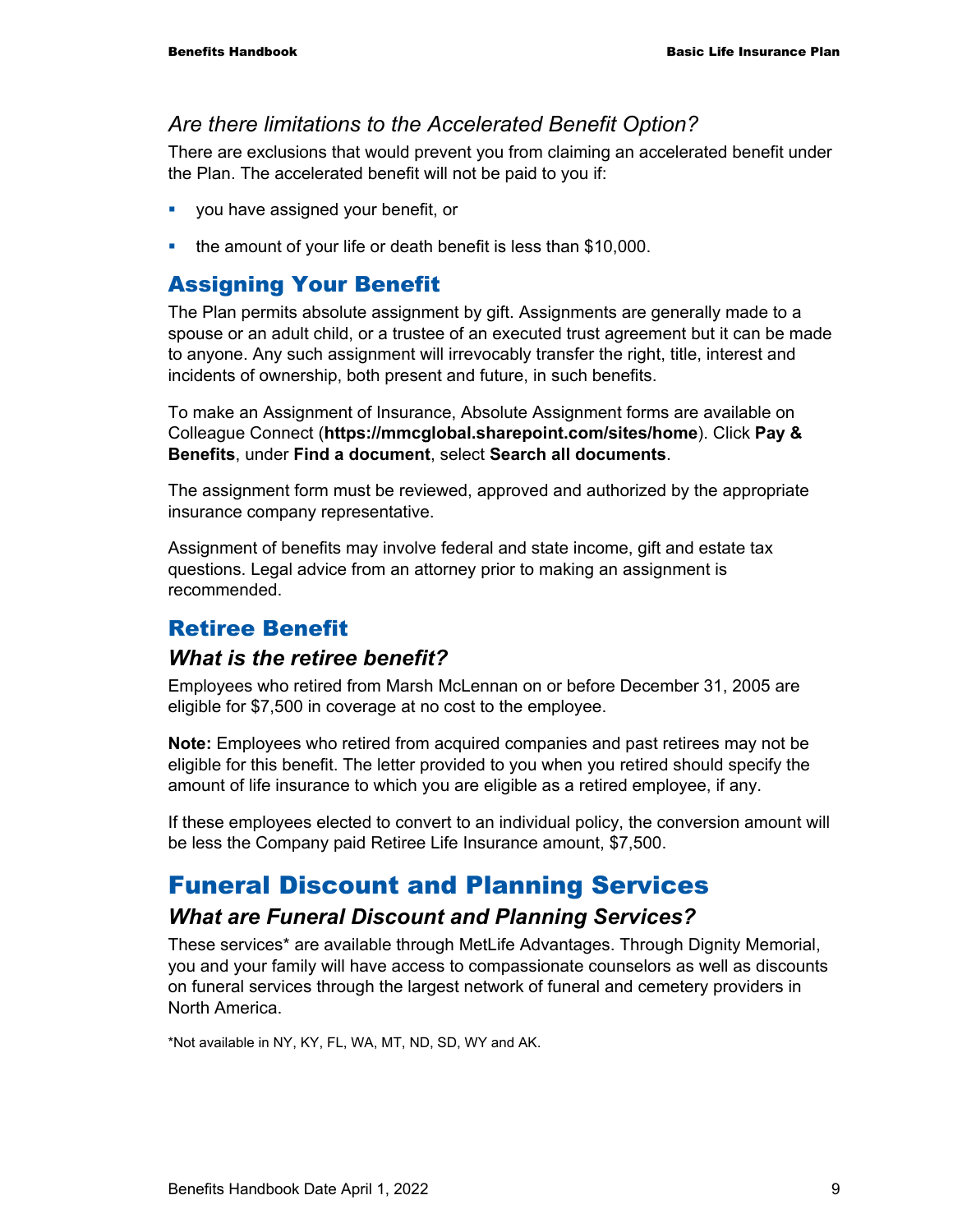#### *What discounts and services are covered under the Funeral Discount and Planning Services?*

- **Funeral, cremation and cemetery services discounts of up to 10%**
- **Expert assistance to help guide you and your family in making confident decisions** available 24 hours, 7 days a week, 365 days a year
- Planning services to help make final wishes easier to handle online, over the phone or by paper
- **Bereavement travel services to assist with time-sensitive travel arrangements to be** with loved ones

#### *Is there an additional cost for these services?*

Funeral discounts and planning services are available through MetLife Advantages at no additional cost to you.

### *Where do I go for questions and assistance?*

You and your family can contact Dignity Memorial counselors by calling +1 866 853 0954 or visiting www.finalwishesplanning.com.

## Grief Counseling

### *What are Grief Counseling Services?*

These services are available through LifeWorks US Inc. (LifeWorks). Through LifeWorks, you and your family will have access to grief counseling services. Grief counseling services includes personalized confidential assistance available 24 hours a day, 7 days a week. You can choose to meet in-person or by telephone with a LifeWorks' network of licensed counselors who provide professional, confidential support during difficult times, including assistance with funeral planning needs. Covered services, include but not limited to:

- Death of a loved one
- **Divorce**
- Receiving a serious medical diagnosis or critical illness
- **Loss of a job**
- **Non-workplace event**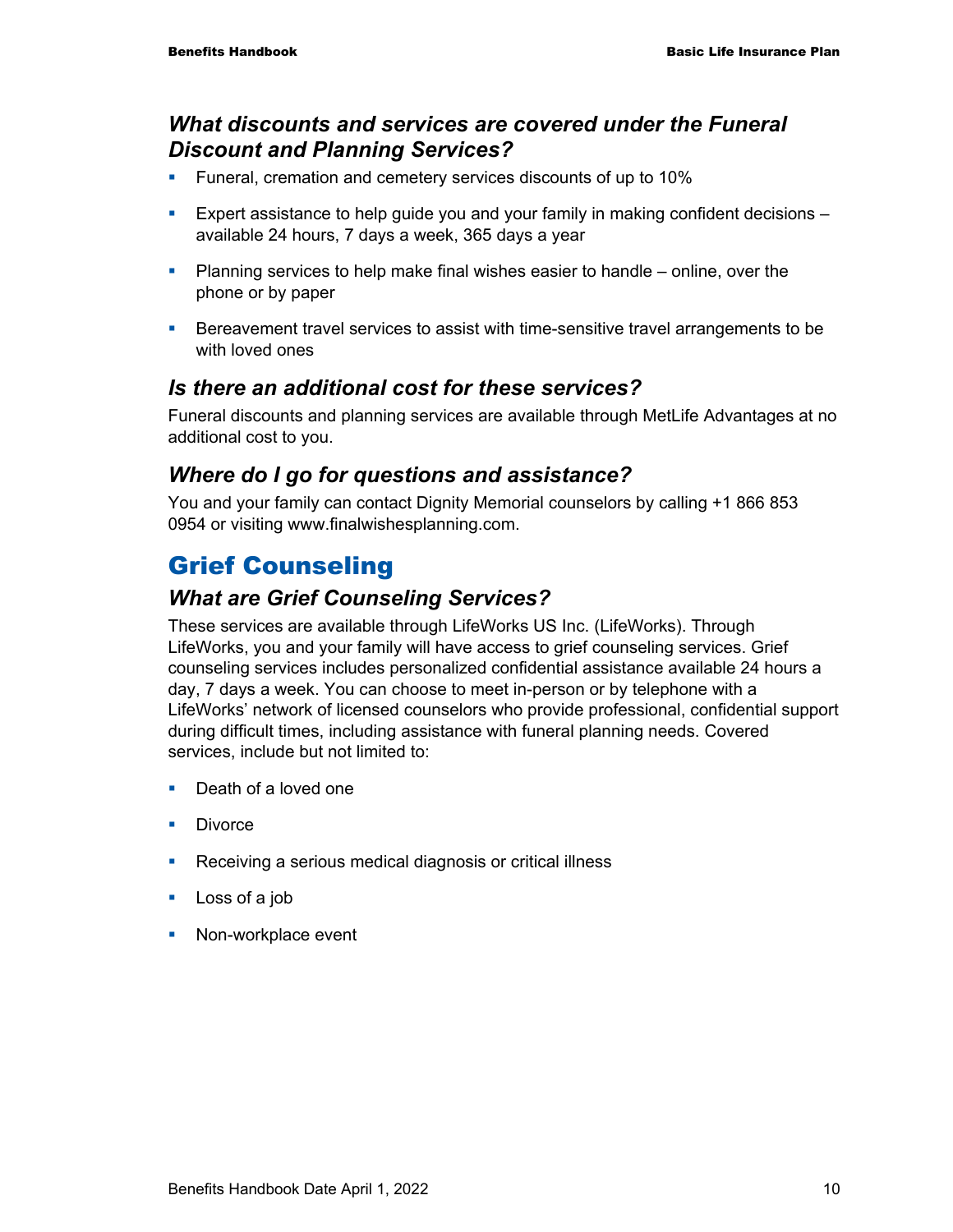#### *What services are covered under the Grief Counseling Services?*

- **Up to five face-to-face or telephone sessions per event**
- On-line self-help resources to help you through the grieving process. Resources, include, but not limited to:
	- − End-of-life issues
	- − What to do after the death of a loved one
	- − Grieving well and getting better
	- − Funeral and memorial planning
	- − Adult care for surviving elders
	- − Single parenting

You also have access to licensed counselors that can help with funeral services, such as:

- **Locating nearby funeral homes and cemetery options**
- **Obtaining funeral cost estimates from local providers**
- **IDENTIFY** service providers such as florists, caterers and hotels
- **Offering information about back-up care for children and elderly**
- **Providing information on notifying the Social Security Administration bank and** utilities
- **Finding local support groups.**

#### *Is there an additional cost for these services?*

Grief counseling services are available through LifeWorks, US Inc. at no additional cost to you.

#### *Where do I go for questions and assistance?*

You and your family can contact a LifeWorks US Inc. counselor by calling +1 888 319 7819 or visiting metlifegc.lifeworks.com (username = metlifeassist and password = support).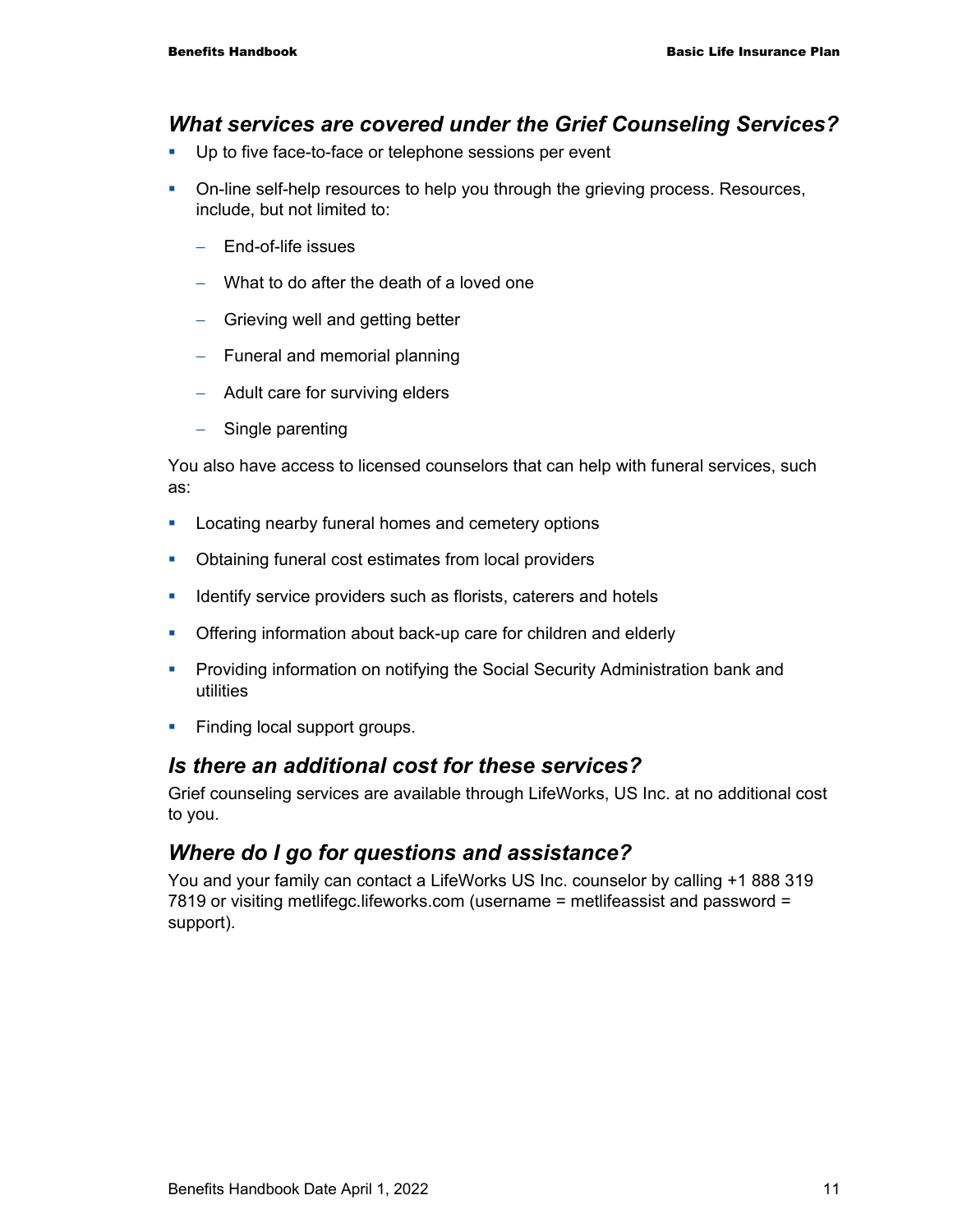## Survivor Assistance

### *What is Survivor Assistance?*

Effective November 1, 2007, MetLife automatically added the Survivor Assistance: MetLife Advice for Beneficiaries - Delivering The Promise® (DTP) plan feature to this Plan.

This feature provides personal phone or in-person support and specialized services to covered plan participants and beneficiaries, living in the continental United States.

**Note:** this feature is not included under the Personal (whole) Life Insurance Plan.

### *What kind of support and services can I expect under the Survivor Assistance Program?*

This unique plan feature provides participants and beneficiaries with personal assistance, support and specialized services to help you deal with the details and questions that may arise when a loved one dies. MetLife has carefully selected and specially trained representatives to support beneficiaries. These specialists can:

- Help beneficiaries identify the benefits for which they may be eligible, including government benefits
- **Assist with filing insurance claims**
- **Answer important questions and assist with paperwork**
- **If all identify local assistance resources, including grief counseling services, government** agencies and financial planning.

**Note:** You may also wish to refer to the Employee Assistance Program (EAP) section of the Benefits Handbook under *Employee Program & Policies, Additional Benefits*. Or you may contact an EAP representative directly at +1 800 382 3432, 24 hours a day, 7 days a week.

#### *What does Survivor Assistance cost?*

This program is automatically available at no cost to plan participants or beneficiaries.

### *How do I initiate Survivor Assistance?*

If you are a plan participant or BENEFICIARY who has experienced the death of a loved one, please notify HR Services by calling +1 866 374 2662. You will receive information about the Survivor Assistance Program from MetLife in approximately 7 to 10 business days.

### *What if I have additional questions?*

Contact HR Services at +1 866 374 2662, any business day, 8 a.m. to 8 p.m. Eastern time.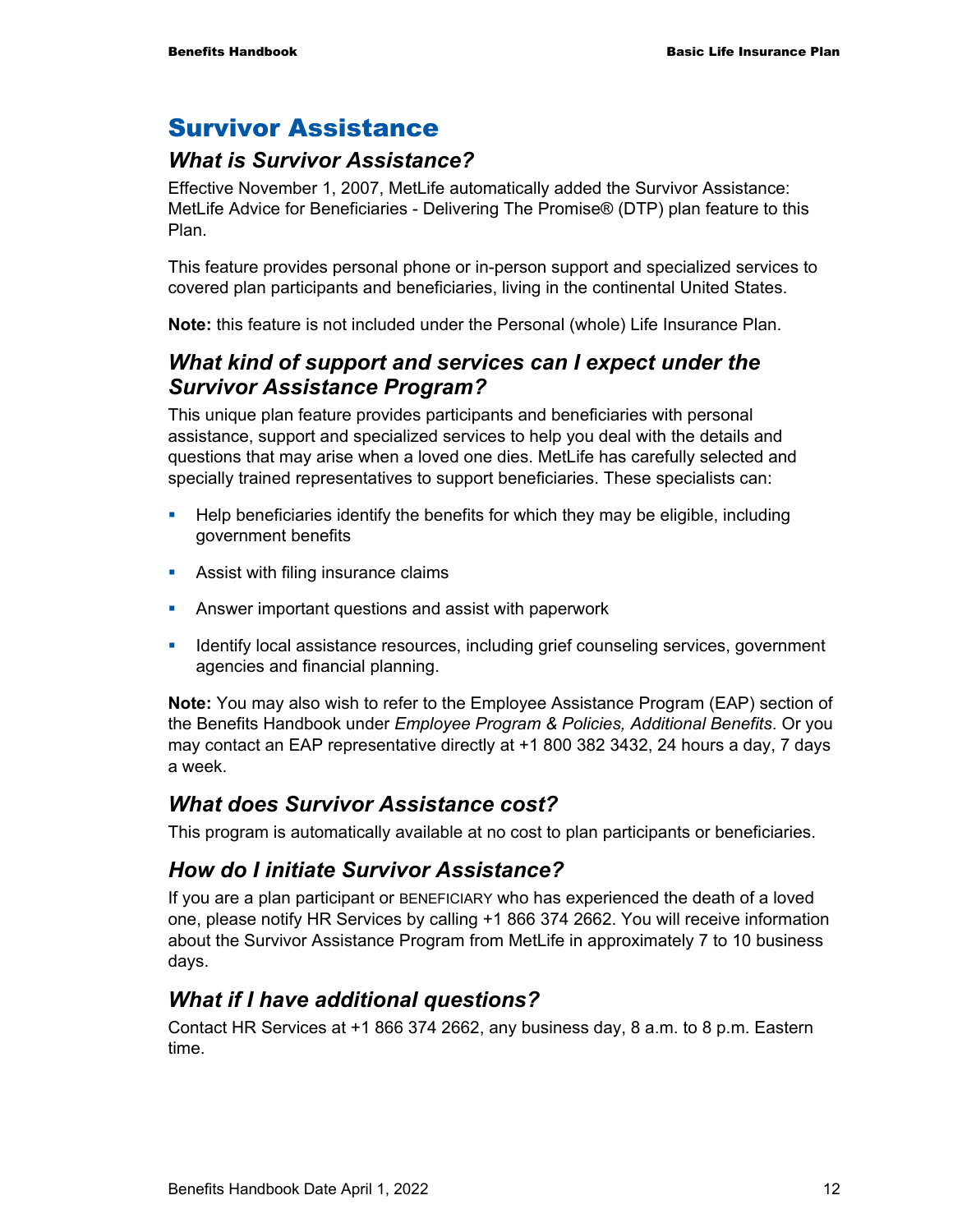## How Benefits Are Paid

If you die, your designated BENEFICIARY will receive one of the following:

- a lump sum check made payable to the beneficiary if the benefit is under \$7,500, or
- an interest-bearing money market account in the name of the beneficiary. Your beneficiary can access all or part of the benefit at any time by writing a check against the account which is administered and guaranteed by the Claims Administrator. Your beneficiary will be provided with full details on the account when the benefit becomes payable.

## Filing a Claim

Your BENEFICIARY should contact HR Services for instructions directly at +1 866 374 2662.

Your beneficiary needs to file the claim within 90 days of your death.

#### *Claim Processing*

After the Claims Administrator receives the proper documents and approves the claim, your beneficiary will be notified.

#### *How long does it normally take to process a claim for benefits?*

Most claims are normally processed within two weeks after the claim is filed.

#### *How do I or my beneficiary appeal a benefit determination or denied claim?*

There are special rules, procedures and deadlines that apply to appeals of benefit determinations and denied claims, and you have special rights under ERISA. Please refer to the *Administrative Information* section for a description of the appeals process.

## **Glossary**

#### ACTIVELY-AT-WORK

You are "Actively-At-Work" if you are fulfilling your job responsibilities at a Company-approved location on the day coverage is supposed to begin (e.g., you are not out ill or on a leave of absence).

AFTER-TAX PAYCHECK DEDUCTIONS

Deductions taken from your pay after Social Security (FICA and Medicare) and federal unemployment insurance (FUTA) taxes and other applicable federal, state and local taxes are withheld.